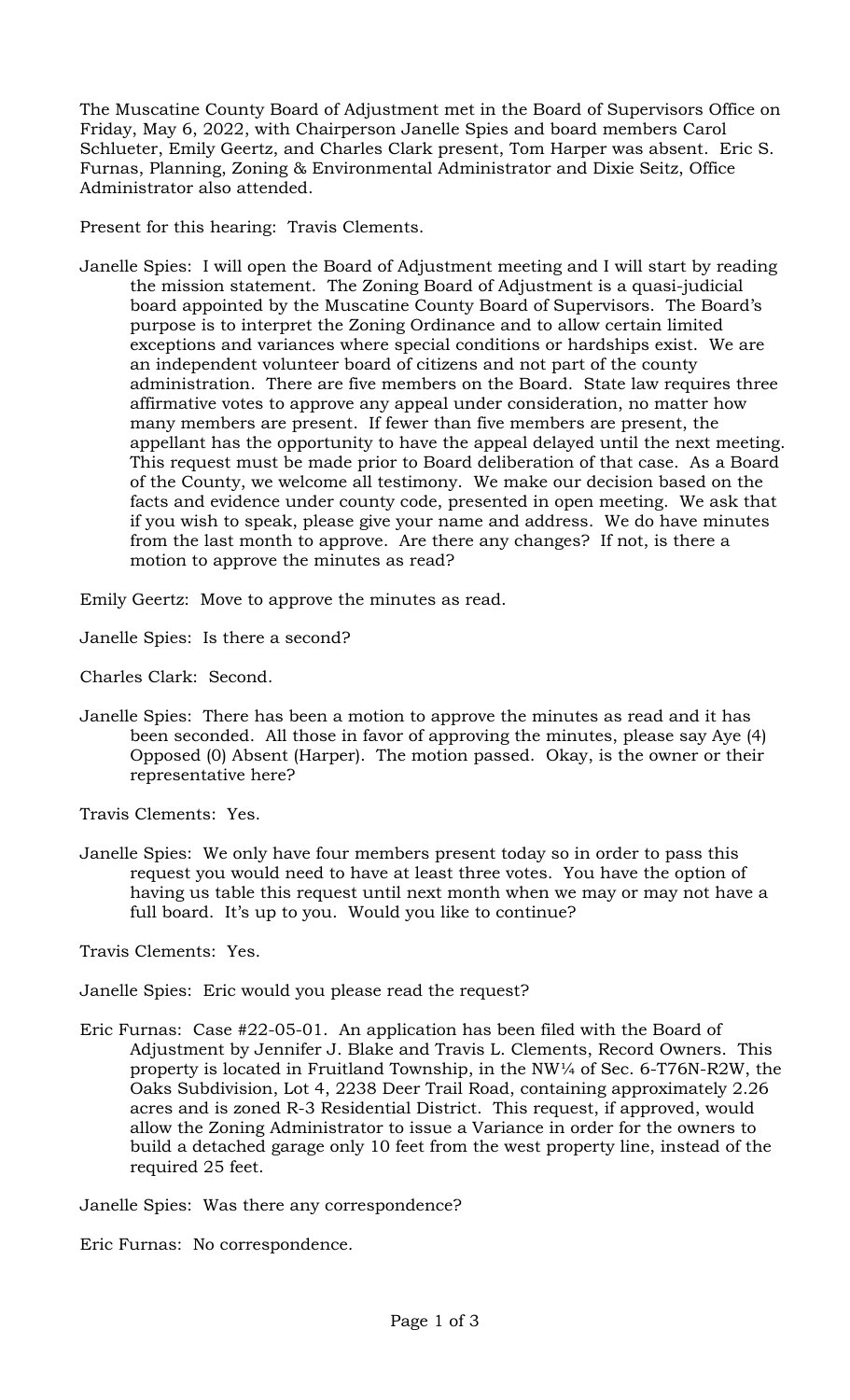- Janelle Spies: Can you please state your name and tell us what you are wanting today?
- Travis Clements: Yes, my name is Travis Clements. I own the property at 2238 Deer Trail Road. I would like to build an outbuilding but I don't have much useable space due to ravines, steep slopes, the shape of the property, and where my septic system is. So I'd like to place it 10 feet from the side property line.
- Carol Schlueter: I have this map, can you come up and look at this? What is this green?
- Travis Clements: That's my existing septic system and I have to stay at least 10 feet away from that with an outbuilding.
- Carol Schlueter: And what's this red box?
- Travis Clements: Well it's kind of where I want to build the outbuilding, but it should go towards the south a little more. It's like a rectangle only going north and south.
- Carol Schlueter: What are you going to place in the outbuilding?
- Travis Clements: Just mowers, tractors, my boat and storage.
- Carol Schlueter: So no water?
- Travis Clements: That's not in my plans, no. At most it might be a spigot to wash off the boat.
- Carol Schlueter: No bathroom?
- Travis Clements: No bathroom.
- Carol Schlueter: And your entrance is off of 231st Street, not off of your subdivision road?
- Travis Clements: Right, but I can come off of Deer Trail Road into this outbuilding.
- Eric Furnas: Yes, it's a private subdivision road. So that would be up to their individual association. It's not a county road.
- Janelle Spies: Eric, so you have anything else you'd like to add?
- Eric Furnas: Well as I have on my development report, there is a significant amount of wooded ravines on this property that limits the potential for building sites.
- Travis Clements: Yeah, that and my septic system.
- Eric Furnas: I don't believe that there would be any site distance problems due to the fact that the proposed building site would be over 100 feet north of the intersection of Deer Trail Road and 231st Street.
- Carol Schlueter: Yeah, I don't think so either.
- Eric Furnas: And I don't believe that by allowing this Variance it would reduce adjoining property values.
- Emily Geertz: There wasn't anything from the neighbors?
- Eric Furnas: No, we didn't have any correspondence.